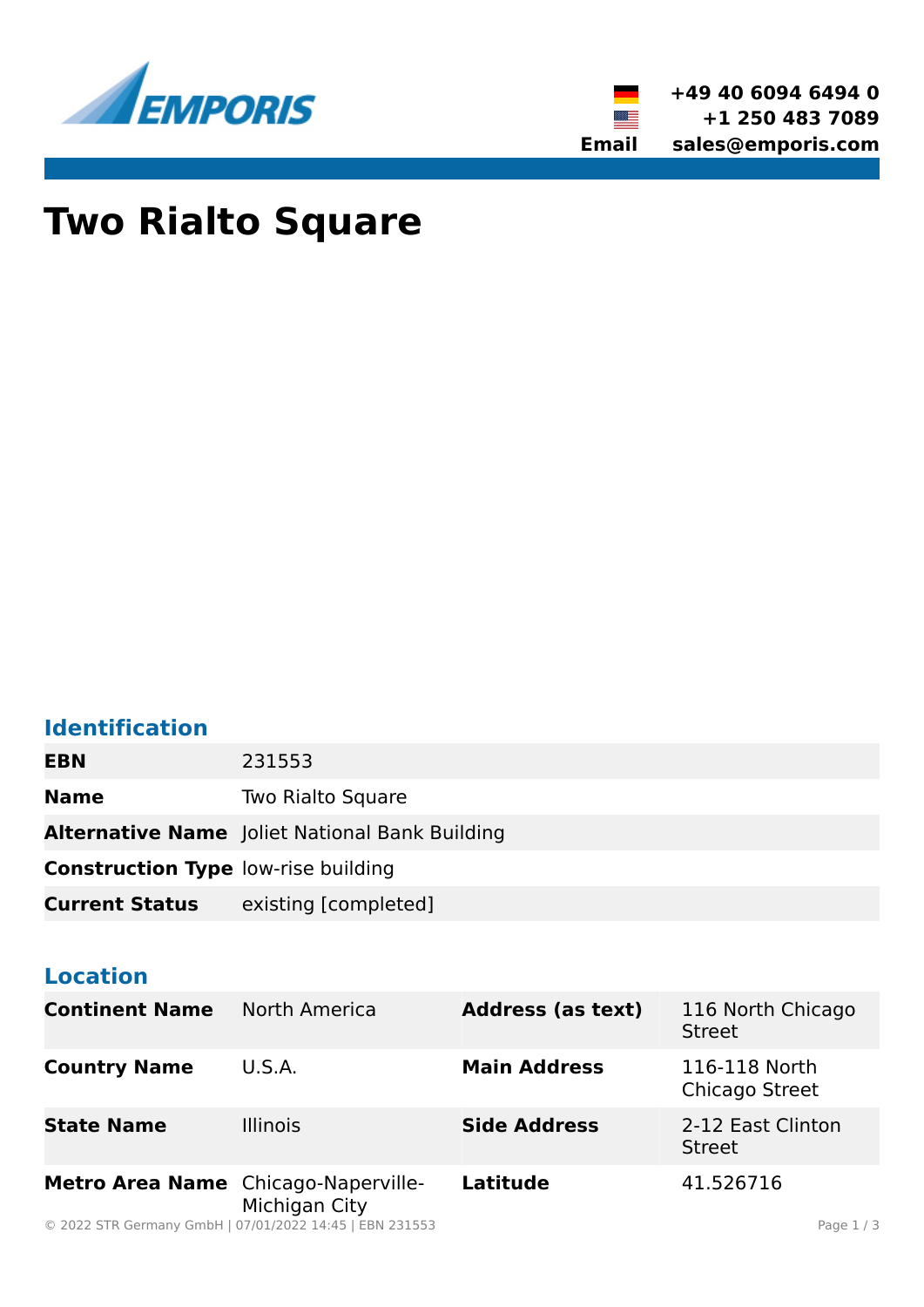

|                                      | <b>Combined Statistical</b><br>Area |                            |                     |
|--------------------------------------|-------------------------------------|----------------------------|---------------------|
| <b>City Name</b>                     | Joliet                              | Longitude                  | -88.081046          |
| <b>Postcode</b>                      | 60432                               |                            |                     |
| <b>Description</b>                   |                                     |                            |                     |
| <b>Structural</b><br><b>Material</b> | steel                               | <b>Architectural style</b> | renaissance revival |
| <b>Facade System</b>                 | applied masonry                     | <b>Main Usage</b>          | commercial office   |
| <b>Facade Material</b>               | <b>brick</b>                        |                            |                     |
|                                      |                                     |                            |                     |
| <b>Spatial dimensions</b>            |                                     |                            |                     |
| <b>Height (estimated)</b>            | 71.16 ft                            | <b>Floors (overground)</b> | 6                   |
| <b>Height (main roof)</b>            | 90 ft                               |                            |                     |
| <b>Years and costs</b>               |                                     |                            |                     |
| <b>Year (construction</b><br>end)    |                                     |                            | 1910                |

### **Need additional information? Contact us now!**

| ' Phone  | +49 40 6094 6494 0 |
|----------|--------------------|
| ' Phone. | +1 250 483 7089    |
| Email    | sales@emporis.com  |

Hamburg 09:00 am - 07:00 pm<br>New York 03:00 am - 01:00 pm New York 03:00 am - 01:00 pm<br>Tokyo 04:00 pm - 02:00 am 04:00 pm - 02:00 am